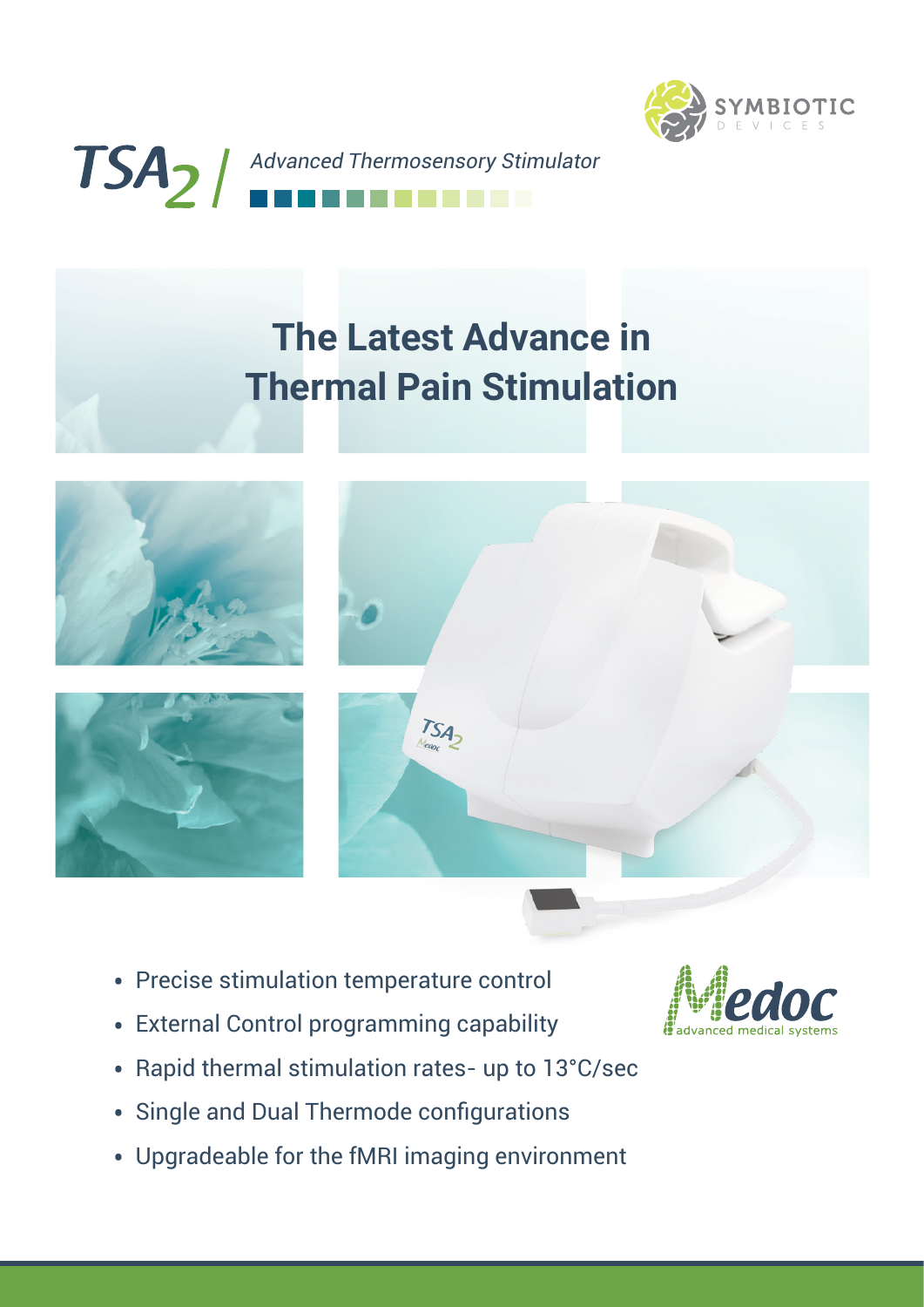TSA<sub>2</sub> / Advanced Thermosensory Stimulator

## **Control, Precision, and Dependability for your Research Needs**

- Develop dynamic protocols using MATLAB® and similar platforms
- EEPROM embedded thermode for calibration monitoring
- Dual thermode model to facilitate CPM and other advanced protocols
- Fifteen years of advancements in meeting fMRI Imaging needs
- Thermode configurations for 30x30mm, 16x16mm, intra-oral, intra-vaginal and fMRI



 $(61282)$ 

**FDA** 



1 Ha'Dekel St. Ramat Yishai, Israel 30095 www.medoc-web.com



*Dynamic protocols delivered through external control*



CPM protocol based on dual thermode configuration



*Evaluation of Temporal Summation*



au 1300 934 947 nz 09 886 4877 team@symbioticdevices.com.au Unit 6, 105-111 Ricketts Rd, Mount Waverley, VIC 3149 **[www.symbioticdevices.com.au](https://symbioticdevices.com.au/)**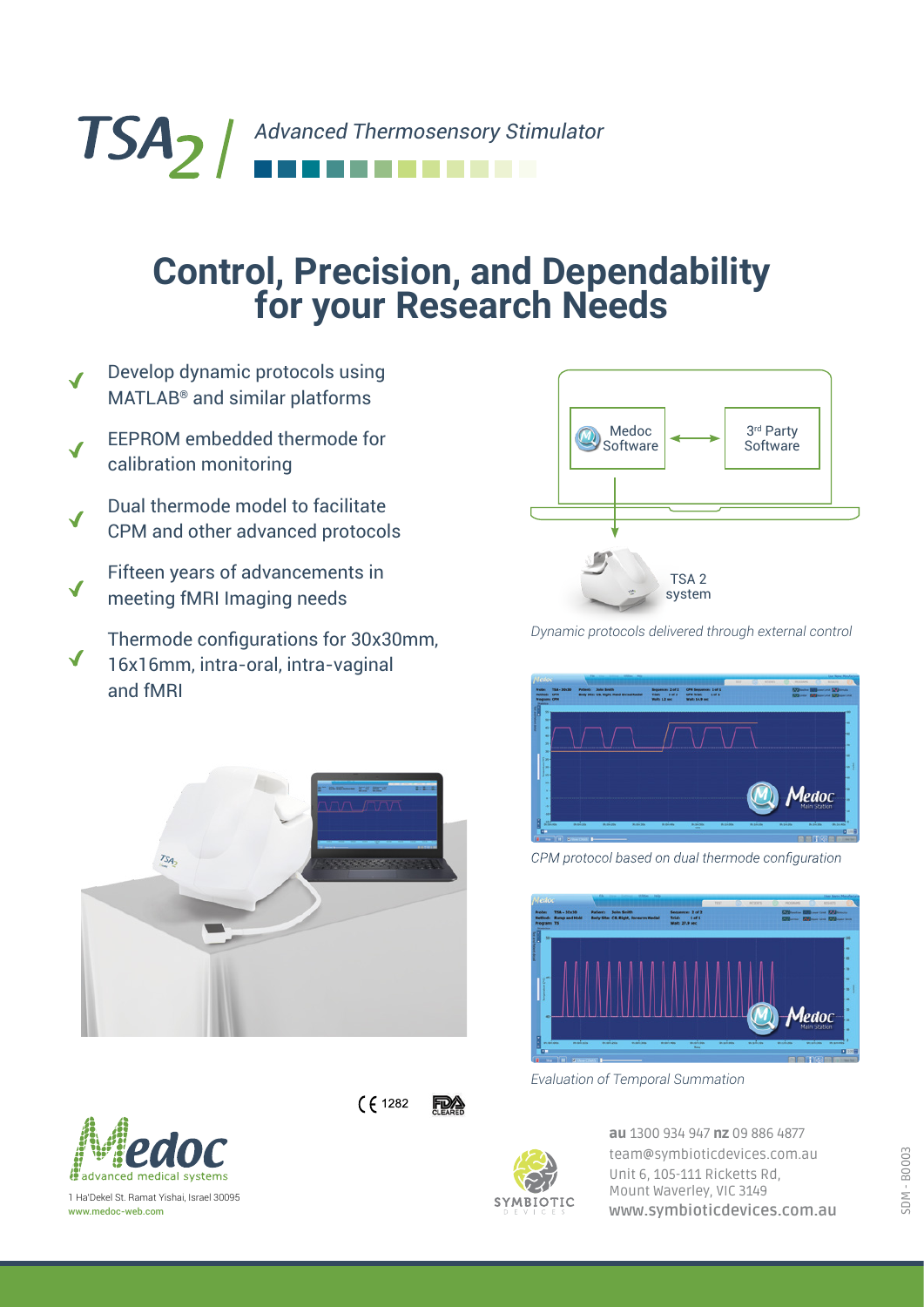

## Specifications **Comparison Chart**

| Parameter                  | TSA <sub>2</sub>                                                                    | Q-Sense                       | <b>TSA Air2</b>                        |
|----------------------------|-------------------------------------------------------------------------------------|-------------------------------|----------------------------------------|
|                            | TSA <sub>2</sub>                                                                    | $Q$ <sub>Sense</sub><br>Media | TSA,                                   |
| <b>Temperature range</b>   | 0 to 53 °C                                                                          | 16 to 50 °C                   | 0 to 53 °C                             |
| Maximum rate (°C/Sec.)     | 13                                                                                  | $\overline{2}$                | 10                                     |
| <b>Available thermodes</b> | $30*30 - 16*16 - 30*30$<br>fMRI - 16*16 fMRI -<br>Intraoral - CHEPS - CHEPS<br>fMRI | 30*30                         | 30*30                                  |
| <b>CHEPS available</b>     |                                                                                     | $\times$                      | $\times$                               |
| <b>Cooling</b>             |                                                                                     |                               |                                        |
| <b>fMRI</b> compatible     |                                                                                     | X                             | $\bm{\mathsf{X}}$                      |
| <b>External control</b>    |                                                                                     | X                             |                                        |
| <b>TTL In/Out</b>          |                                                                                     | $\bm{\times}$                 |                                        |
| <b>Modalities</b>          | CS, WS, CP, HP, tonic heat<br>and cold, CHEPS                                       | CS, WS, HP, tonic heat        | CS, WS, CP, HP, tonic heat<br>and cold |
| <b>DUal thermodes</b>      |                                                                                     | $\bm{\mathsf{X}}$             | X                                      |